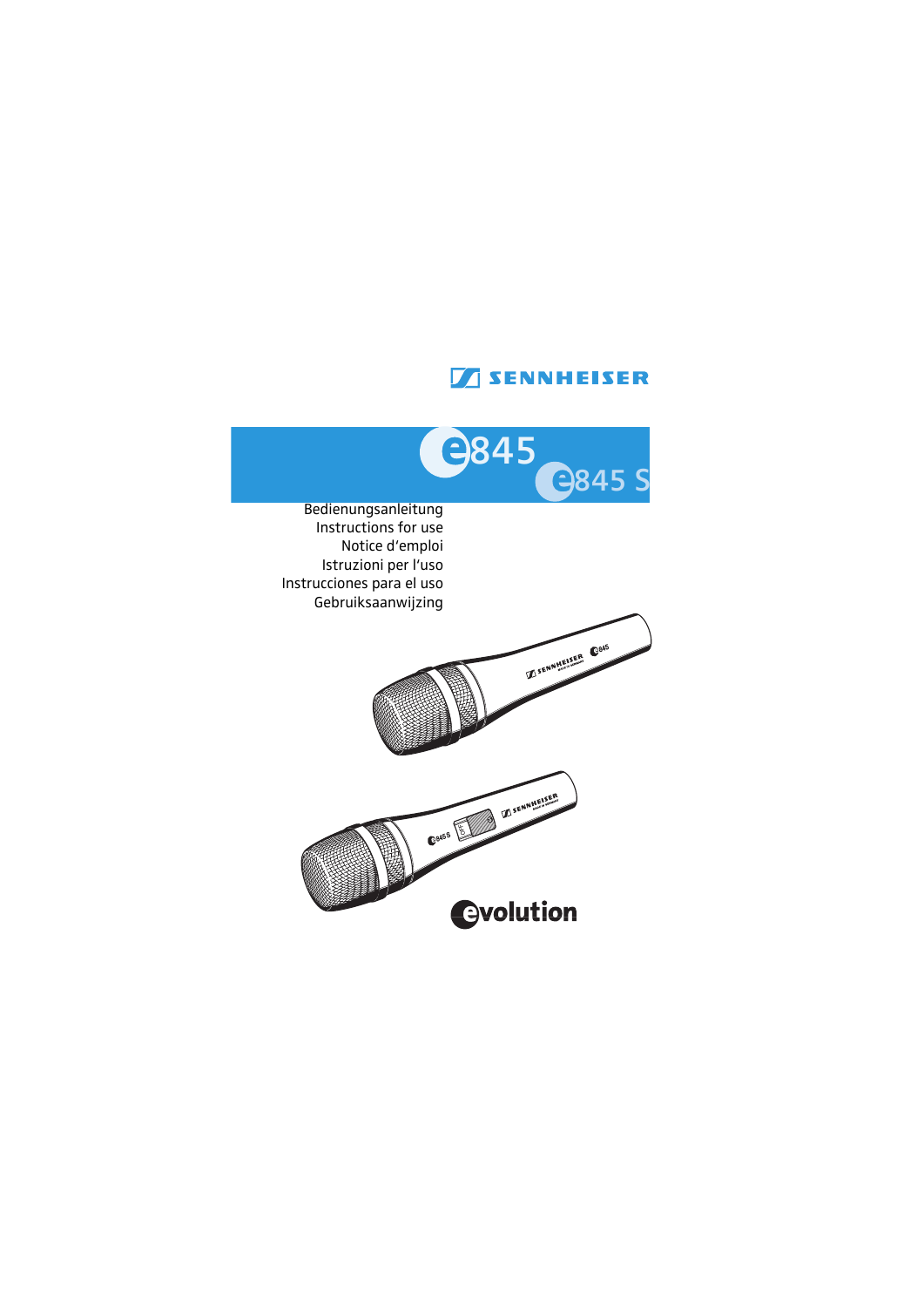# **845 / 845 S**

The ©845 is a high-performance lead vocal microphone, specially designed for rough stage use. Due to its extended high-frequency response and super-cardioid pick-up pattern, the 845 ensures vocal projection through high on-stage sound levels.

The microphone has a smooth, warm tonal response and full dynamic range. The presence boost ensures vocal clarity and projection.

The balanced frequency response maintains signal quality when moving on and off axis during performance. The minimal proximity effect provides for consistently clear bass-end performance when singing closer to, or further from the microphone, providing greater on-stage freedom.

The super-cardioid pick-up pattern provides excellent feedback rejection. The rugged metal construction and internal damping isolates handling noise.

The  $\odot$ 845 S variant features a silent ON/OFF switch.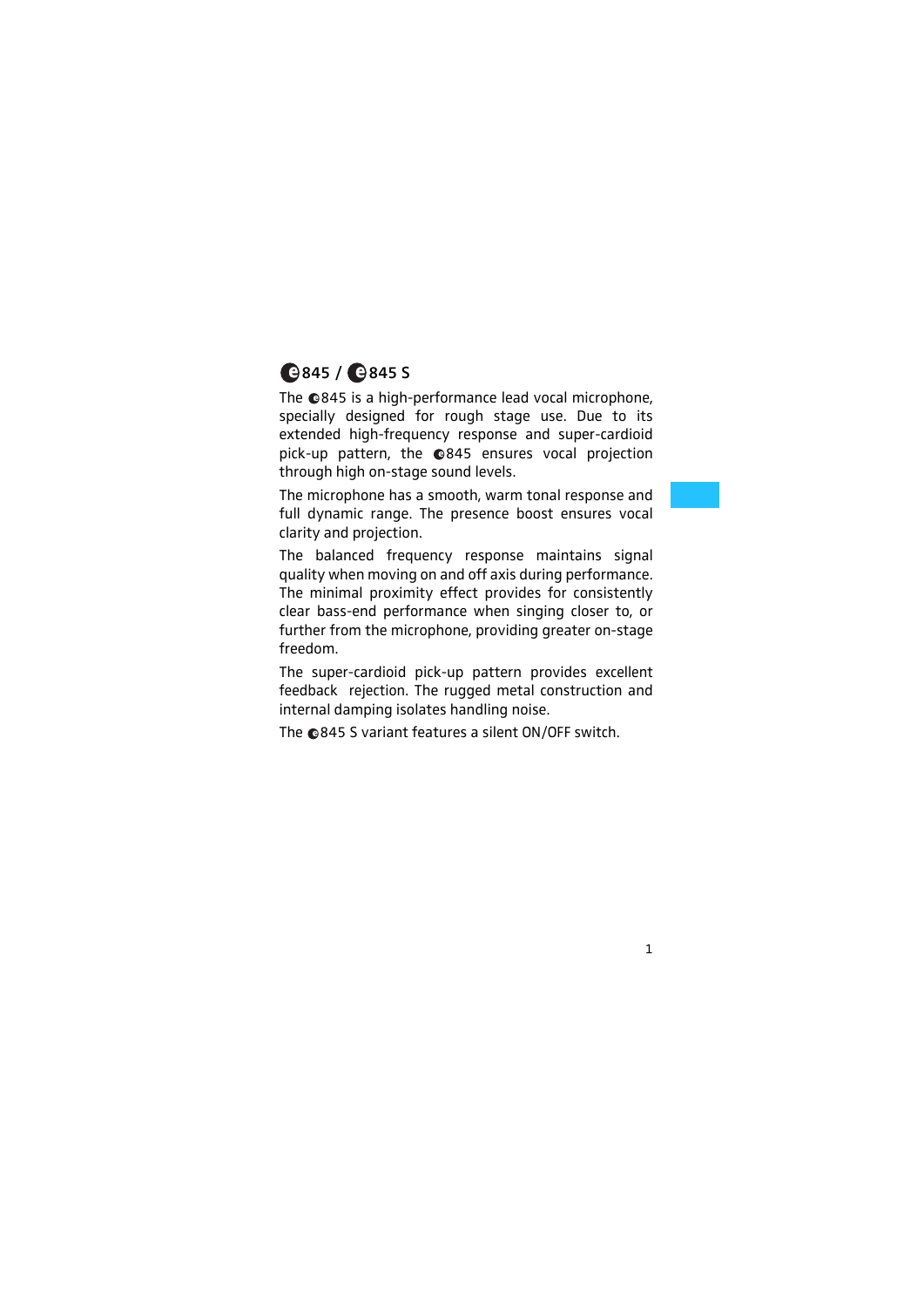### Features

- Rugged all metal body
- Full dynamic range and smooth frequency response for excellent signal quality
- Excellent feedback rejection
- Very good suppression of handling noise
- Humbucking coil

### Delivery includes

- $Q$ 845 microphone
- MZQ 800 microphone clamp
- $\bullet$  Pouch
- Instructions for use
- Warranty Certificate

### ON/OFF switch ( 845 S only)

Use the screw to lock the switch in the ON position. With the switch set in the ON position, gently turn the screw head 90° to lock the switch in position.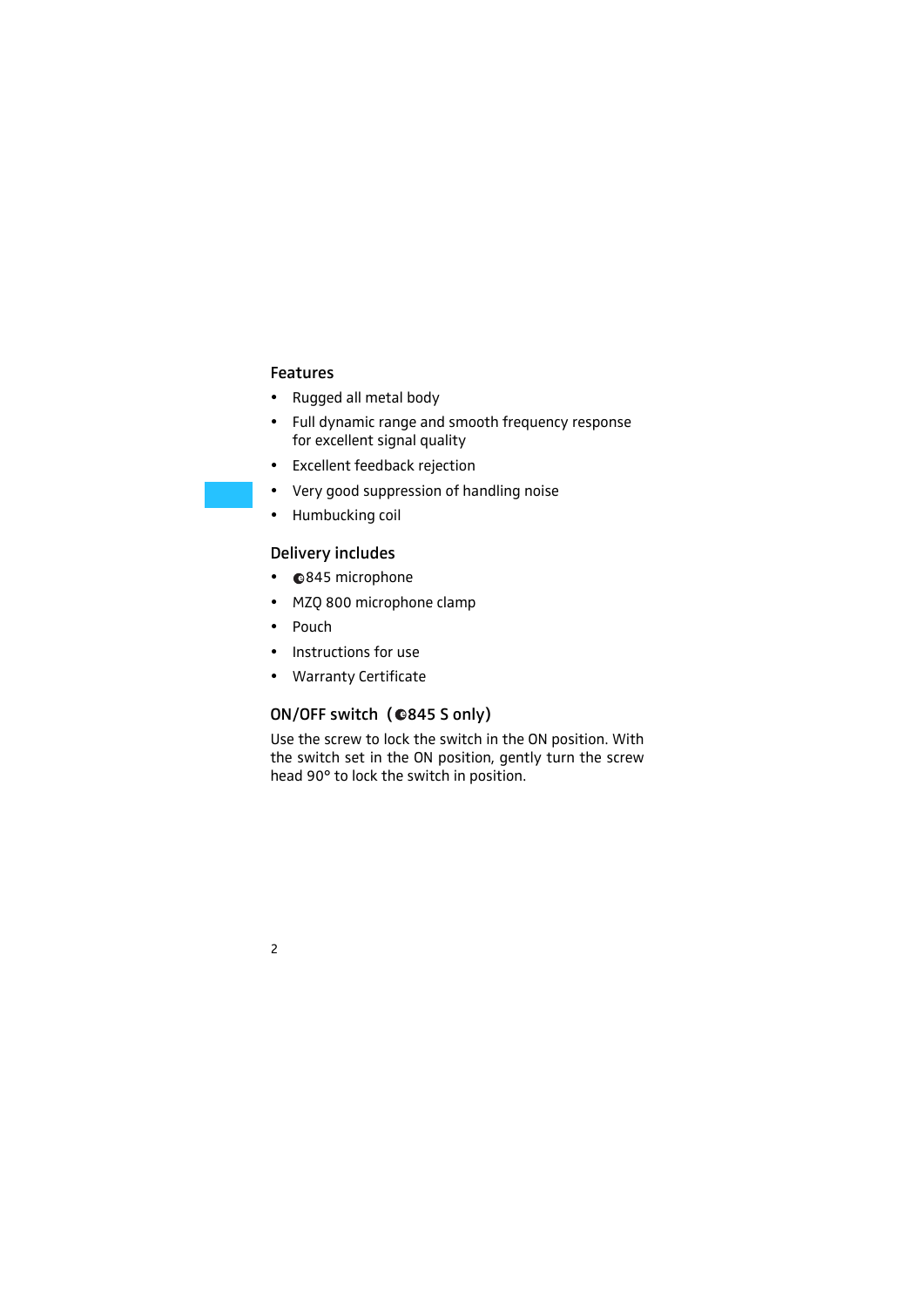

Removing the sound inlet basket

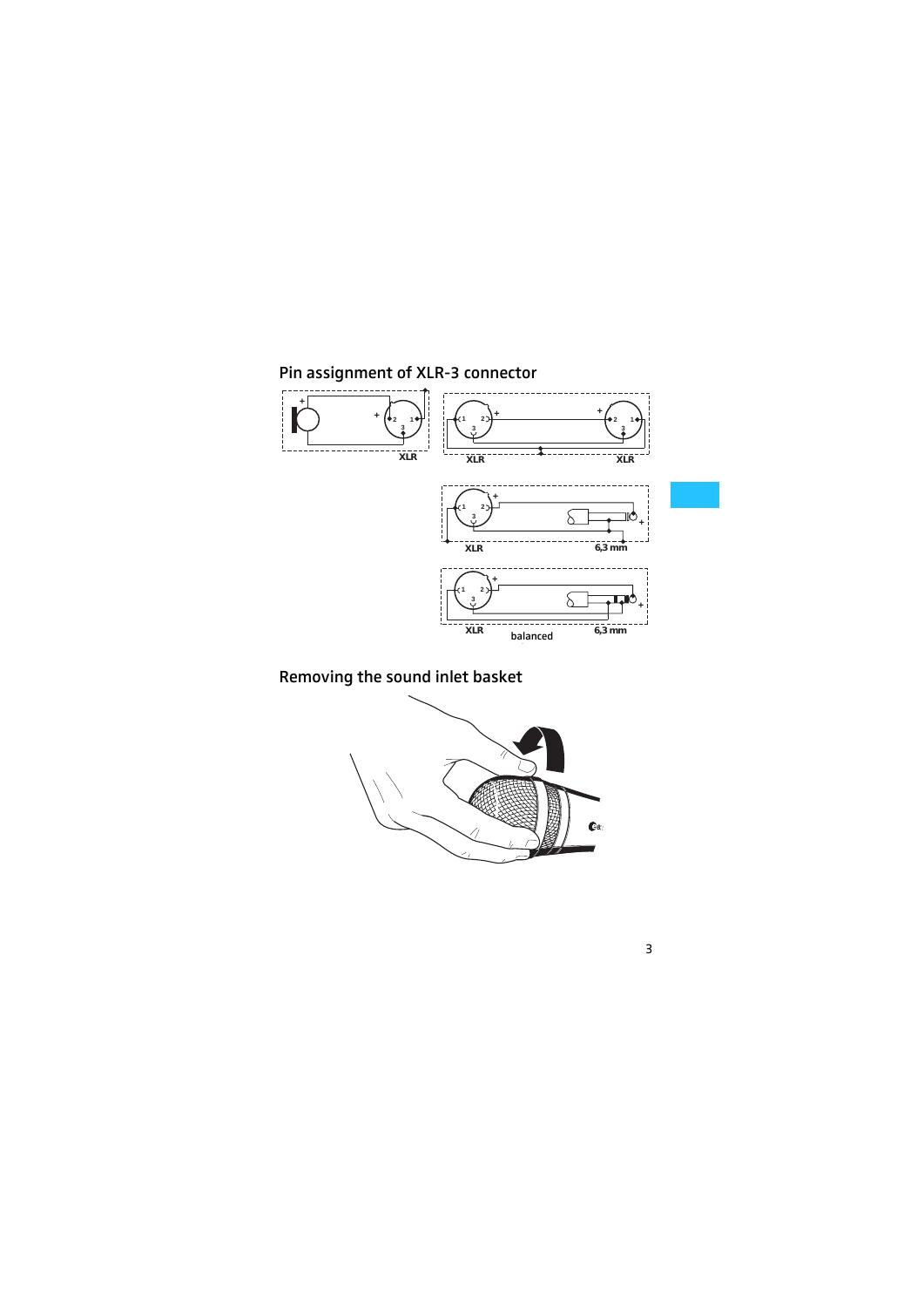|  | Positioning the microphone |
|--|----------------------------|
|--|----------------------------|

| <b>Position</b> | <b>Resulting sound</b>                                                                             | Commentary                                           |  |  |  |  |
|-----------------|----------------------------------------------------------------------------------------------------|------------------------------------------------------|--|--|--|--|
|                 | High proximity effect<br>(much bass/<br>fundamental)                                               | Very little crosstalk<br>from other sound<br>sources |  |  |  |  |
|                 | Powerful, direct sound                                                                             |                                                      |  |  |  |  |
| 5-10 cm         | Less proximity effect<br>(less bass/fundamental)<br>Some room ambience,<br>natural, balanced sound | More crosstalk from<br>other sound sources           |  |  |  |  |
|                 | Very little proximity<br>effect (little bass/<br>fundamental)                                      | Much crosstalk from<br>other sound sources           |  |  |  |  |
| >10 cm          | More room ambience,<br>indirect sound                                                              |                                                      |  |  |  |  |

If sibilance or "popping" occurs, position the microphone not directly in front of the mouth but slightly to the side. In order to prevent feedback, position monitor loudspeakers so that they are located in the angle area of the highest cancellation of the microphone.

In order to prevent interference due to crosstalk between adjacent sound sources, try to position the microphone so that the interfering sound source is located in the angle area of the highest cancellation of the microphone (approx. 120°; see polar diagram).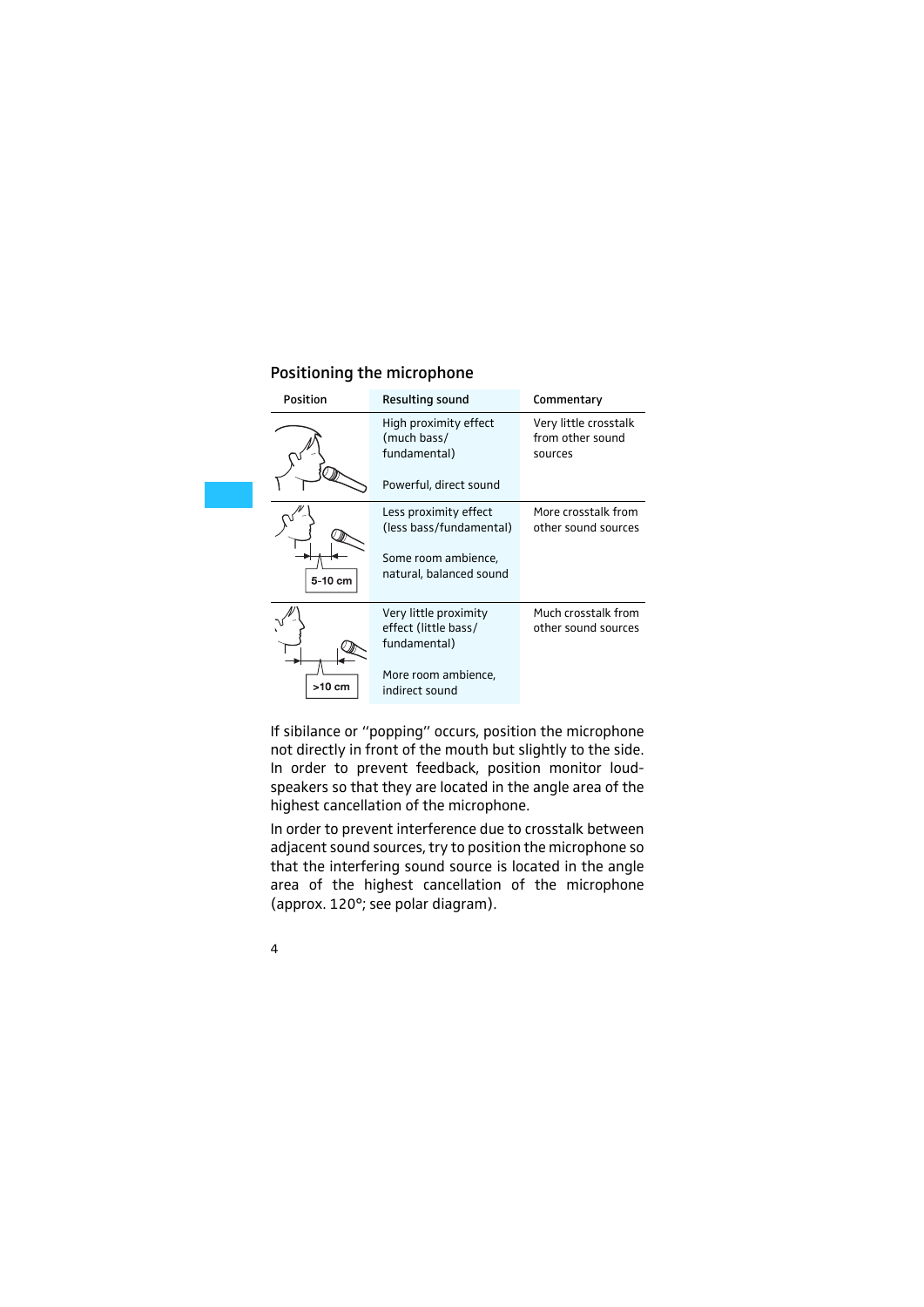#### Polar diagram



#### Frequency response curve

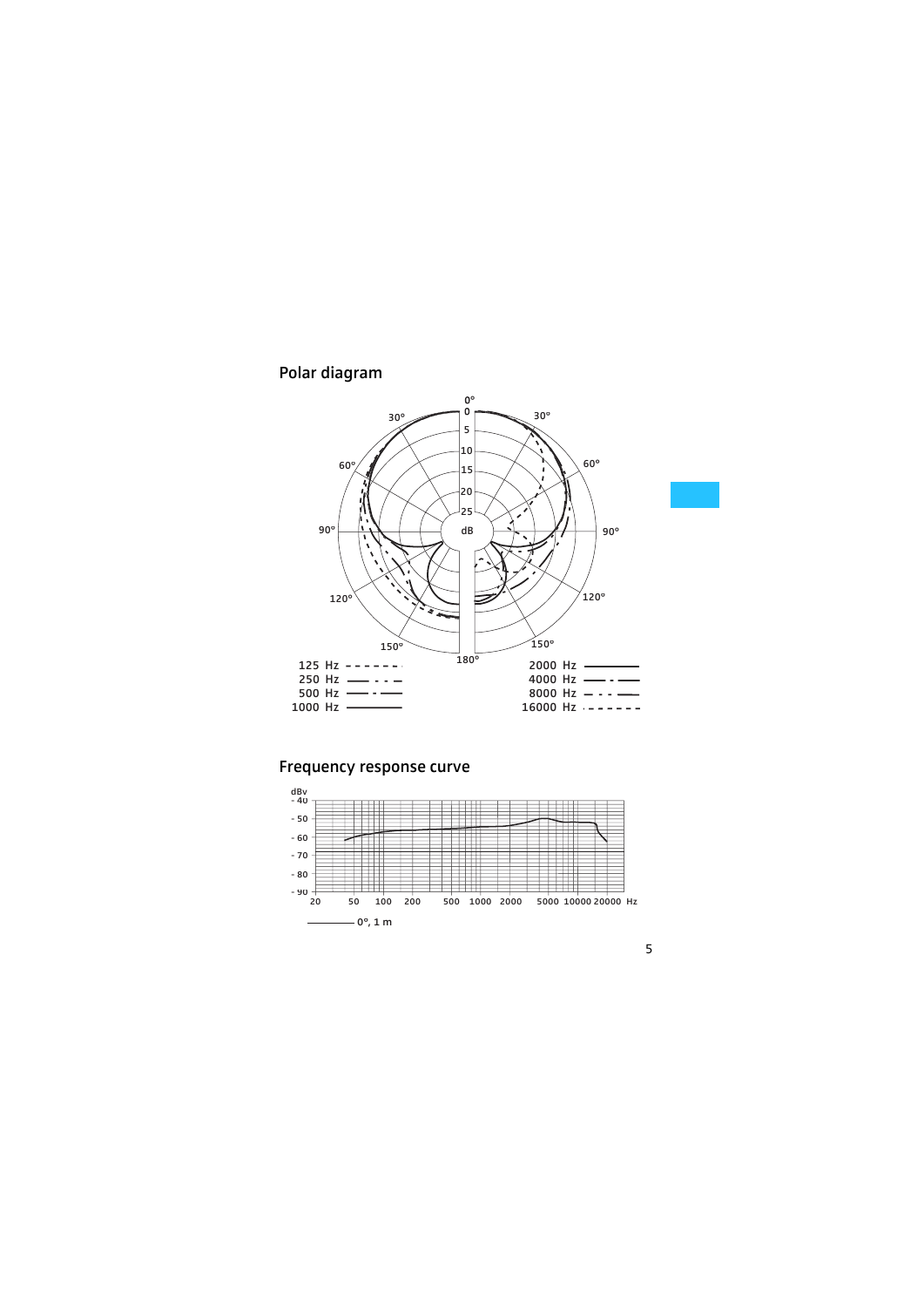### Specifications

| Transducer principle                          | dynamic         |
|-----------------------------------------------|-----------------|
| Frequency response                            | 4016,000 Hz     |
| Pick-up pattern                               | super-cardioid  |
| Sensitivity<br>(free field, no load at 1 kHz) | $1.8$ mV/Pa     |
| Nominal impedance                             | 350 $\Omega$    |
| Min. terminating impedance                    | 1 k $\Omega$    |
| Connector                                     | $XLR-3$         |
| Weight                                        | 330 g           |
| <b>Dimensions</b>                             | Ø 46 x L 185 mm |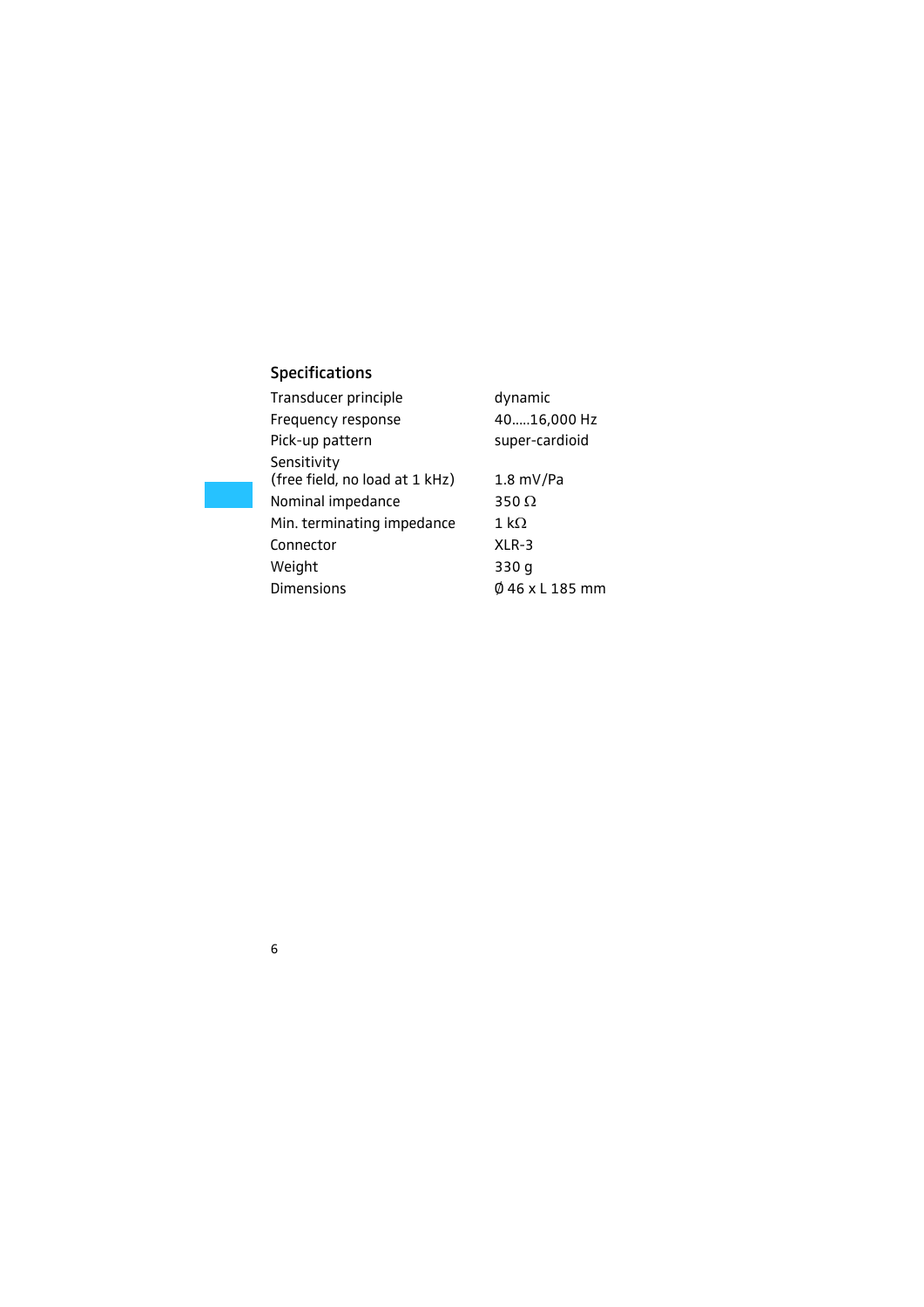### Overview of microphone applications

| Variant                         | $-500$ | e604 | e606 | e608 | e614 | e815 | 825 | e835 | e840 | e845 | e865 |
|---------------------------------|--------|------|------|------|------|------|-----|------|------|------|------|
| Application                     |        |      |      |      |      |      |     |      |      |      |      |
| Vocals                          |        |      |      |      |      | X    | x   | x    | x    | x    | X    |
| Choirs                          |        |      |      |      | X    |      |     |      |      |      |      |
| Studio,<br>acoustic instruments |        |      |      |      | X    |      |     |      |      |      |      |
| Orchestra                       |        |      |      |      | X    |      |     |      |      |      |      |
| Brass / Saxophone               | X      | x    |      | x    |      |      |     |      |      |      |      |
| Acoustic guitar                 |        |      |      |      | X    |      |     |      |      |      |      |
| Acoustic bass                   |        |      |      |      | X    |      |     |      |      |      |      |
| Guitar amplifiers               |        |      | X    |      |      |      |     |      |      |      |      |
| <b>Bass amplifiers</b>          | X      |      |      |      |      |      |     |      |      |      |      |
| Leslie                          | X      | x    | X    |      |      |      |     |      |      |      |      |
| Piano, grand piano              |        |      |      |      | X    |      |     |      |      |      |      |
| Kick drums                      | x      |      |      |      |      |      |     |      |      |      |      |
| Snare drums                     |        | x    | X    | x    |      |      |     |      |      |      |      |
| Rack toms                       |        | x    | x    | x    |      |      |     |      |      |      |      |
| Floor toms                      | x      | x    | x    |      |      |      |     |      |      |      |      |
| Congas                          |        | x    | x    | x    |      |      |     |      |      |      |      |
| Cymbals                         |        |      |      |      | X    |      |     |      |      |      |      |
| Percussion                      |        | x    | x    | x    | X    |      |     |      |      |      |      |
| Overheads                       |        |      |      |      | X    |      |     |      |      |      |      |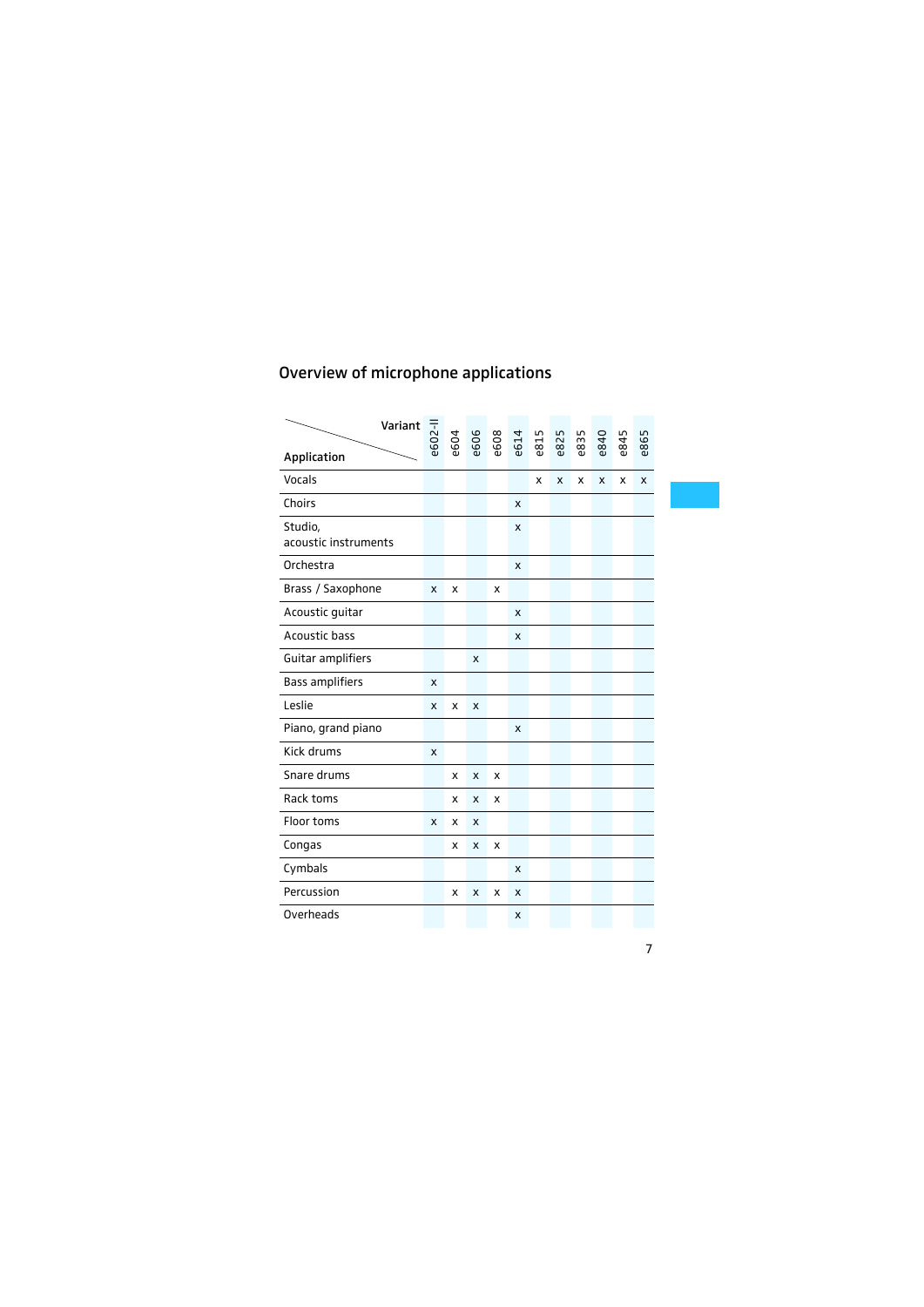### Manufacturer declarations

**Waaranty** 

2 years

#### Approval

 $\epsilon$ 

Sennheiser electronic GmbH & Co. KG declare that this device is in compliance with the applicable CE standards and regulations.

#### WEEE Declaration



Please dispose of this product at the end of its operational lifetime by bringing it to your local collection point or recycling centre for such equipment.